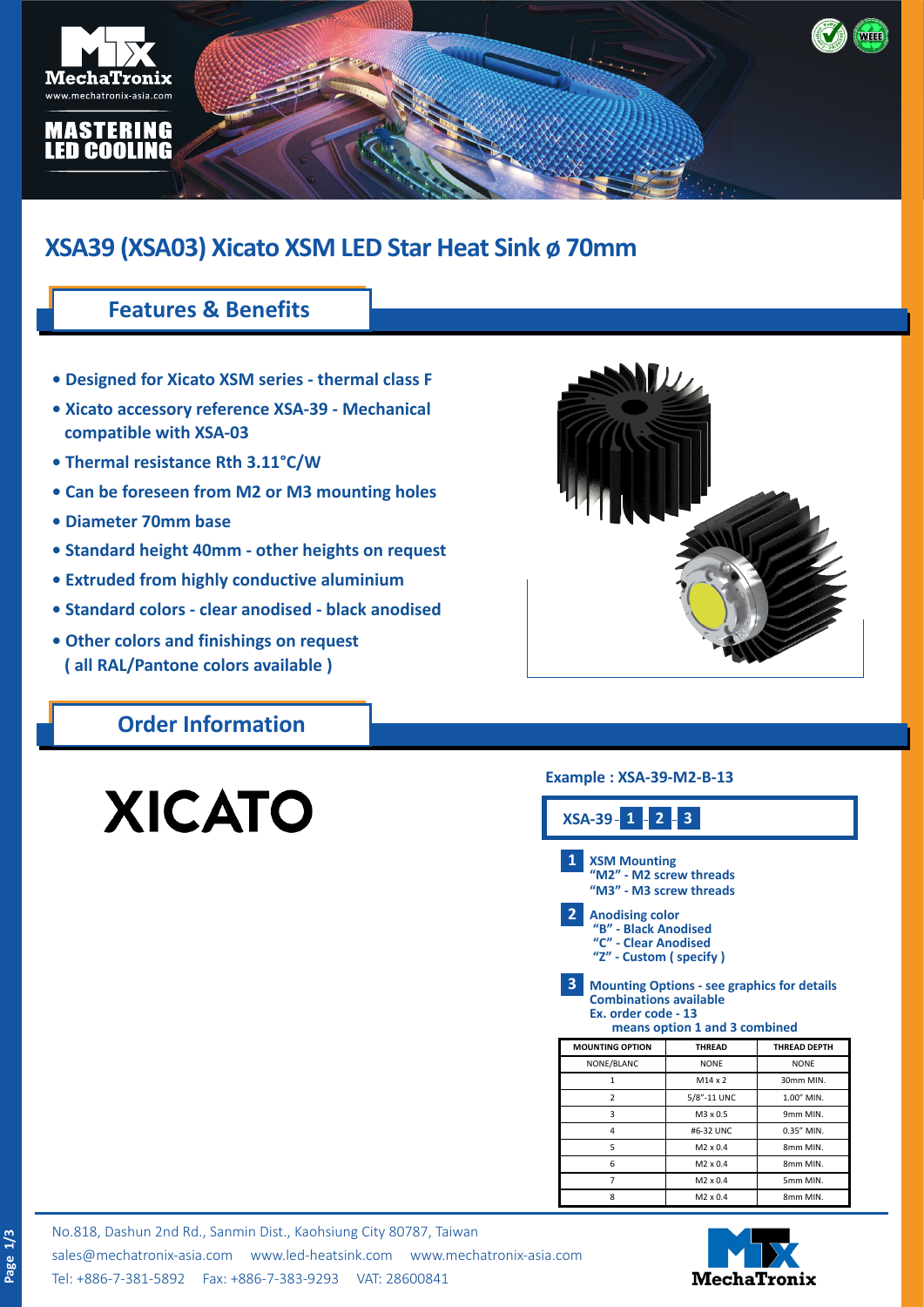

# **XSA39 (XSA03) Xicato XSM LED Star Heat Sink ø 70mm**

#### **Product Details**

|                                                                                                                                                                                                                                                                                                                                                                                                                     | <b>Total Height<sup>mm</sup></b>                                                 | Rth(°C/W) | Volume <sup>mm3</sup>                                                                            | <b>Cooling Surface</b> mm <sub>2</sub> | <b>Weight<sup>gr</sup></b>                                                      | <b>Mounting Options</b>                                                                                       |  |  |  |  |  |  |  |
|---------------------------------------------------------------------------------------------------------------------------------------------------------------------------------------------------------------------------------------------------------------------------------------------------------------------------------------------------------------------------------------------------------------------|----------------------------------------------------------------------------------|-----------|--------------------------------------------------------------------------------------------------|----------------------------------------|---------------------------------------------------------------------------------|---------------------------------------------------------------------------------------------------------------|--|--|--|--|--|--|--|
| <b>XSA-39</b>                                                                                                                                                                                                                                                                                                                                                                                                       | 40.00                                                                            | 3.11      | 54610.01                                                                                         | 59121.16                               | 145                                                                             |                                                                                                               |  |  |  |  |  |  |  |
| 182<br><b>Notes:</b>                                                                                                                                                                                                                                                                                                                                                                                                |                                                                                  |           |                                                                                                  |                                        |                                                                                 |                                                                                                               |  |  |  |  |  |  |  |
| <b>M2&amp;M</b><br>1. MechaTronix reserves the right to change products or specifications<br>without prior notice.<br>2. Mentioned models are an extraction of the full product range.<br>For specific mechanical adaptations please contact MechaTronix.<br>All these types are made by extrusion process from highly conductive<br>3.<br>aluminum type AL6063 T5 with a typical Thermal Conductivity of 209W/m-K. |                                                                                  |           |                                                                                                  |                                        |                                                                                 |                                                                                                               |  |  |  |  |  |  |  |
| $\hat{\gamma}_{\gamma \wedge \gamma}$<br>tapping<br>M14x2<br>9000                                                                                                                                                                                                                                                                                                                                                   | <b>1</b> Mechanical version $\int_{0}^{1}$<br>Top side center hole<br>Depth>30mm | ↷         | 2 Mechanical version $\int$<br>Top side center hole<br>tapping<br>5/8" - 11 UNC<br>Depth>1.00"mm | Ω<br>$\overline{O}$                    | 3 Mechanical version<br>Top side hole tapping<br>3 holes M3x0.5<br>Depth>9mm    | 3000<br>4 Mechanical version<br>Top side hole tapping<br>3 holes #6-32 UNC<br>$\overline{O}$<br>Depth>0.35"mm |  |  |  |  |  |  |  |
|                                                                                                                                                                                                                                                                                                                                                                                                                     | 5 Mechanical version<br>Top side hole tapping<br>3 holes M2x0.4<br>Depth>8mm     |           | <b>6</b> Mechanical version<br>Top side hole tapping<br>2 holes M2x0.4<br>Depth>8mm              |                                        | <b>7</b> Mechanical version<br>Side hole tapping<br>4 holes M2x0.4<br>Depth>5mm | 8 Mechanical version<br><b>Bottom side hole</b><br>tapping<br>2 holes M2x0.4<br>Depth>8mm                     |  |  |  |  |  |  |  |

# **Drawings & Dimensions**

**Example : XSA-39-M2**



No.818, Dashun 2nd Rd., Sanmin Dist., Kaohsiung City 80787, Taiwan [sales@mechatronix-asia.com](mailto:sales%40mechatronix-asia.com?subject=) [www.led-heatsink.com](http://www.led-heatsink.com) [www.mechatronix-asia.com](http://www.mechatronix-asia.com) Tel: +886-7-381-5892 Fax: +886-7-383-9293 VAT: 28600841